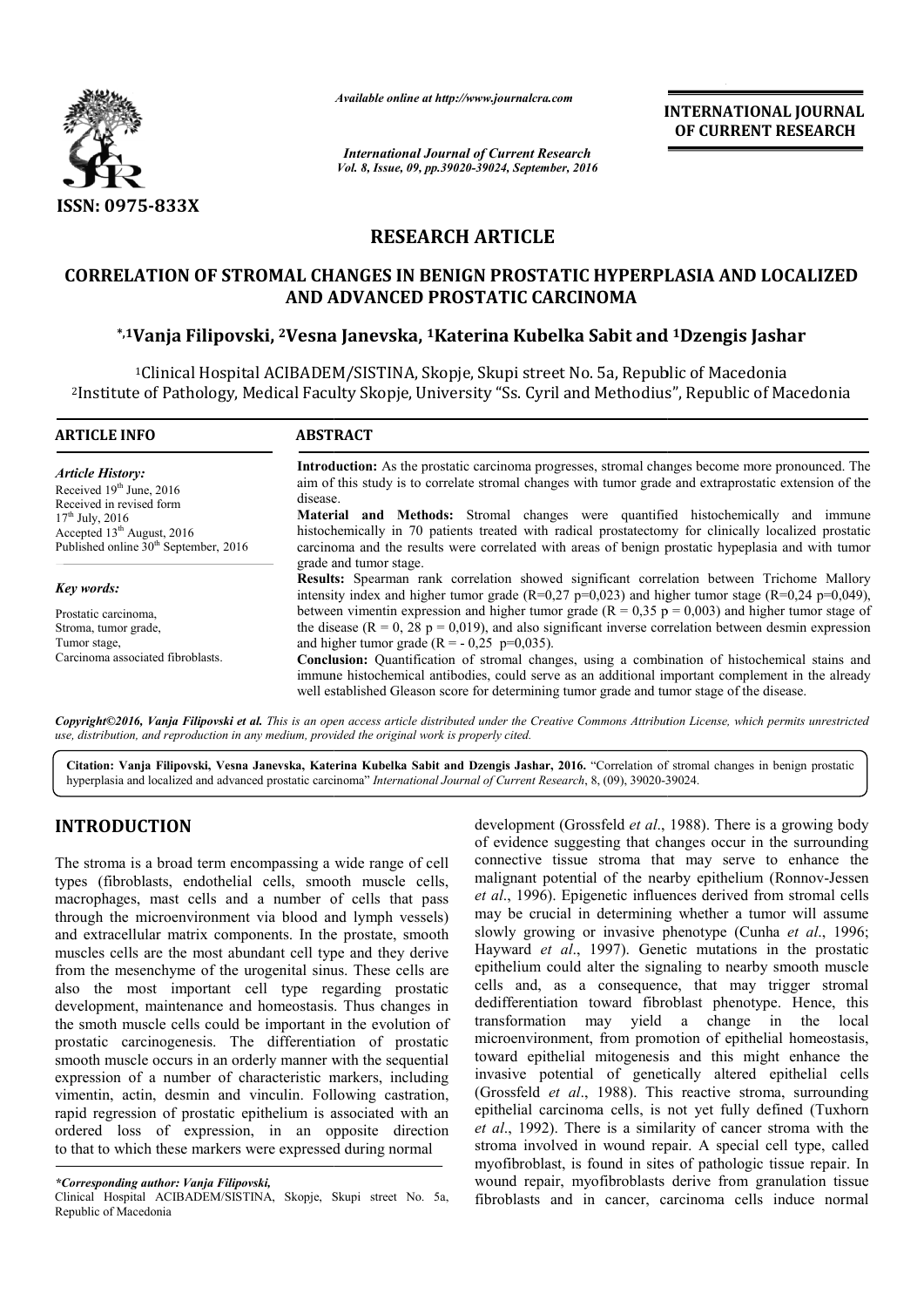fibroblasts to the reactive myofibroblast phenotype (Sappino *et al*., 1990). Many authors suggested the term carcinoma associated fibroblasts (CAF) for these cells. So far, some characteristics of these carcinoma associated fibroblasts are established. These cells do not form tumors when grown in absence of epithelium, stimulate progression of genetically altered, non--tumorogenic human prostate epithelium, toward carcinomatous phenotype, and are unable to stimulate initiation of genetically normal prostatic epithelium (Grossfeld *et al*., 1988; Tuxhorn *et al*., 1992).

### MATERIALS AND METHODS

The study included 70 consecutive patients, median age 67,66 [range 50-87] years, treated with radical prostatectomy for clinically localized prostate carcinoma at Clinical Hospital Acibadem/Sistina in Skopje Macedonia, between 1 May 2010 and 1 February 2015. Regarding the stage of the disease, 38,57% of patients were diagnosed with localized disease, while 61.43% of patients showed advanced tumor stage (extraprostatic extension of the disease) (Table 1).

#### Table 1. Distribution of the stage of the disease in 70 patients with prostatic carcinoma

|                       | $N = 70\frac{6}{6}$ |
|-----------------------|---------------------|
| 2a                    | $5(7,14\%)$         |
| 2c                    | 22 (31,43%)         |
| 3a                    | 13 (18,57%)         |
| 3b                    | 30 (42,86%)         |
| (T1 and T2) localized | 27 (38,57%)         |
| (T3 and T4) advanced  | 43 (61,43%)         |

Concerning the tumor grade (Gleason grade) 17,14% were well differentiated neoplasms (Gleason score 6 or less), 67,14% were moderately differentiated neoplasms (Gleason score 7) and 15,71 were poorly differentiated neoplasms (Gleason score 8 or more) (Table 2).

Table 2. Distribution of Gleason score in 70 patients with Prostatic carcinoma

| Gleason score $(G)$                          | $N = 70(%)$              |
|----------------------------------------------|--------------------------|
| G1 $(<=6$ ) well differentiated              | $12(17,14\%)$            |
| G <sub>2</sub> (7) moderately differentiated | $47(67,14\%)$            |
| $G3$ (8=>) poorly diferentiated              | $11(15,71\%)$            |
| mean $\pm SD$ , median, rang                 | $6.99\pm0.6$ 7,0 $(6-8)$ |

Specimens were fixed in 10% buffered formalin, embedded in paraffin, cut at  $5 \mu m$  thickness, and routinely stained with haematoxylin and eosin. Samples were chosen from the periphery of the cancer containing relatively equal amounts of cancerous and benign prostatic tissue. First, sections were stained with Mallory Trichrome method, following standard procedure. Prostatic stromal smooth muscle cells stained red (Figure 1a) and carcinoma associated fibroblasts (CAF) stained blue (Figure 1b). Five consecutive areas with the most intensive blue staining were analyzed under high magnification (x400). The amount of CAFs in prostatic stroma was graded semiquantitatively and expressed as: negative  $0 =$  no blue staining;  $1 =$  weak blue staining;  $2 =$  moderate blue staining; and  $3 =$  strong blue staining.



Figure 1a. Mallory Trichrome staining in stroma of benign prostatic hyperplasia



Figure 1b. Mallory Trichrome staining in stroma of prostatic carcinoma

For determination of the immunohistochemical profile of the stroma these antibodies were used: Vimentin, clone  $V9$ , IgG<sub>1</sub> class (DAKO), dilution: 1:100, Desmin, clone D33, IgG<sub>1</sub> class (DAKO), dilution 1:50 and  $\alpha$ -SMA, clone HHF35, IgG<sub>1</sub> class (DAKO), dilution 1:100. Immunohistochemical staining was performed with the technique of Avidin – Biotin Immunoperoxydase Complex, using LSAB and En-Vision kit for visualiasation of the antigen – antibody complex. Immunohistochemically, smooth muscle cells of normal prostatic stroma are vimentin negative (Figure 2a) and desmin positive (Figure 3a), while carcinoma associated fibroblasts (CAFs) are characterized by vimentin expression (Figure 2b) and negative expression to desmin (Figure 3b). Both CAFs and normal prostatic stroma express smooth muscle actin (actin). To evaluate the intensity of stromal changes in prostatic carcinoma the percentage of stromal cells positive for vimentin, desmin and actin was quantified in five consecutive fields, previously chosen with the Trichrome Mallory stain, for each antibody under high magnification (400x). Scoring scale was established for frequency of positive cells from 0 to 3:  $0 =$ 0% positive stromal cells;  $1 = 1-33\%$  positive stromal cells; 2  $= 34-66\%$  positive stromal cells; and  $3 = 67-100\%$  positive stromal cells. Than on the same fields the intensity of the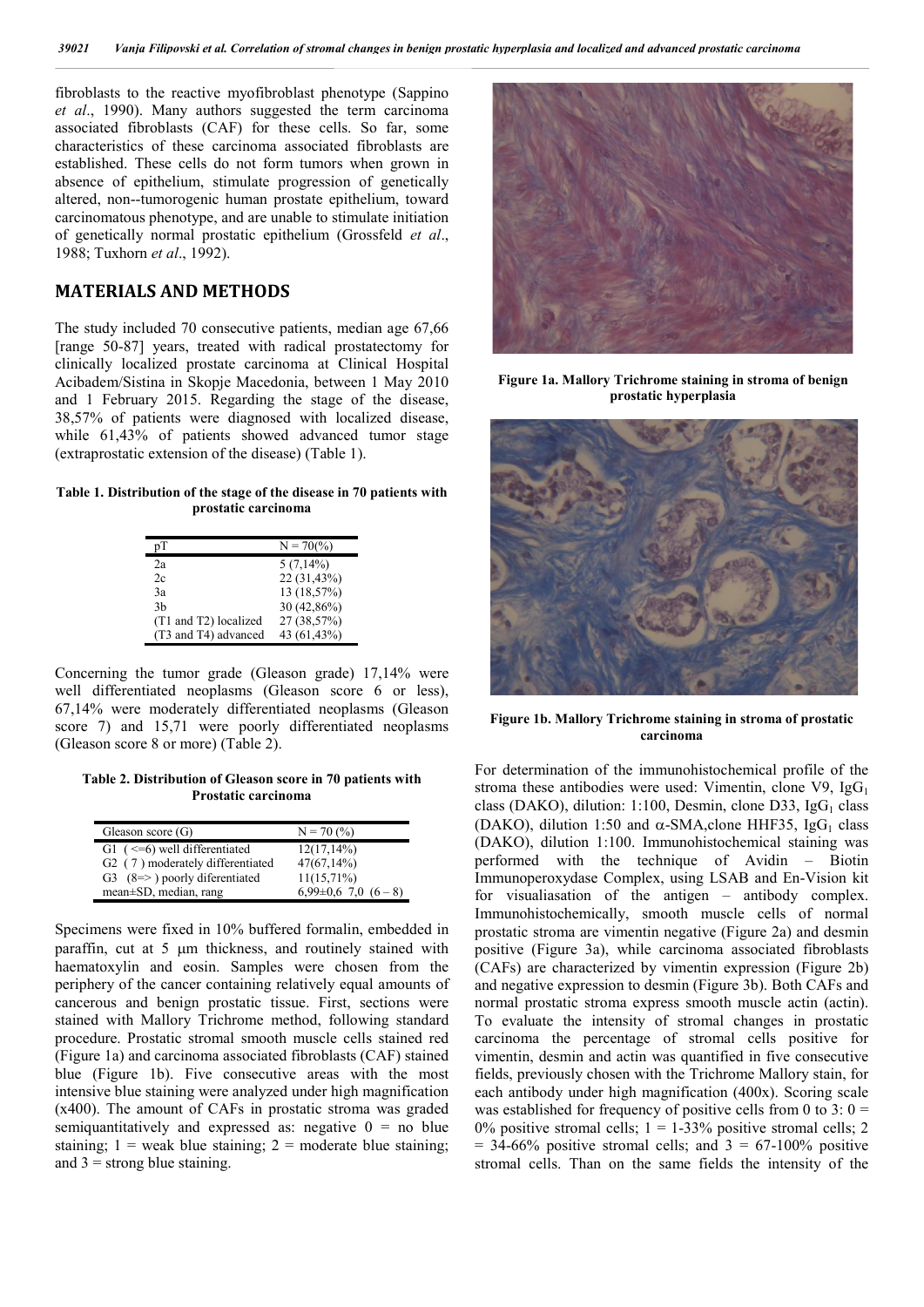signal was analyzed using the following scale:  $0 =$  no signal; 1  $=$  weak signal detected on high magnification (400x); 2  $=$ moderate signal detected at medium magnification (100x); and  $3 =$  strong signal detected on low magnification (40x).



Figure 2a. Vimentin expression in stroma of benign prostatic hyperplasia



Figure 2b. Vimentin expression in stroma of prostatic carcinoma



Figure 3a. Desmin expression in stroma of benign prostatic hyperplasia



Figure 3b. Desmin expression in stroma of prostatic carcinoma

Than the percentage of positive cells was multiplied with the signal intensity to reach staining index:  $0 =$  no signal; 1-2 low staining index;  $3-4$  = moderate staining index; and  $6-9$  = high staining index (Tuxhorn *et al*., 2002; Tomas *et al*., 2010; Tomas *et al*., 2004). Statistical analysis was performed using the chi square test and, for correlation between parameters, Spearman coefficient rang correlation was used. The levels of statistical significance was set at p<0,05. The statistical analysis was performed using the program SPSS for Windows 17,0.

# RESULTS

Trichrome Mallory stain showed statistically significant change between stromal cancer cells (CAFs) and stromal cells in benign prostatic hyperplasia (Chi-square=31.71 df=1 p<0.001). Vimentin antibody had significantly (Chisquare=45,55 df=1 p<0,001) greater expression in CAFs compared to stromal cells in benign prostatic hyperplasia. There are significant (Chi-square=117,89 df=1  $p<0,001$ ) differences in the staining index for the antibody desmin in benign prostatic hyperplasia and prostatic carcinoma and in all cases stromal cells of benign prostatic hyperplasia showed a staining index of 3. The difference of actin expression in stromal cells of benign prostatic hyperplasia and prostatic carcinoma was not significant (Chi-square=0,2 df=1  $p=0,65$ ). The values of Spearman coefficient and p values show that the intensity of trichrome Mallory staining has positive correlation with vimentin expression  $(R=0.68 \text{ p} < 0.001)$ , Gleason score  $(R=0.27 \text{ p}=0.023)$  and extraprostatic extension of the disease  $(R=0.24 \text{ p}=0.049)$ , while there is inverse correlation with desmin expression  $(R= -0.28 \text{ p}=0.023)$ . The intensity of the blue staining using trichrome Mallory in the cancer stroma grows with the intensity of vimentin expression and with the increase of Gleason score and tumor stage (extraprostatic spread of the disease) (Table 3).

Vimentin expression in stromal cells of prostatic carcinoma shows significant correlation with Mallory Trichrome staining  $(R = 0.68 \text{ p} < 0.001)$ , Gleason score  $(R = 0.35 \text{ p} = 0.003)$  and extraprostatic extension of the disease ( $R = 0$ , 28  $p = 0.019$ ). Vimentin expression increases in stromal cells of prostatic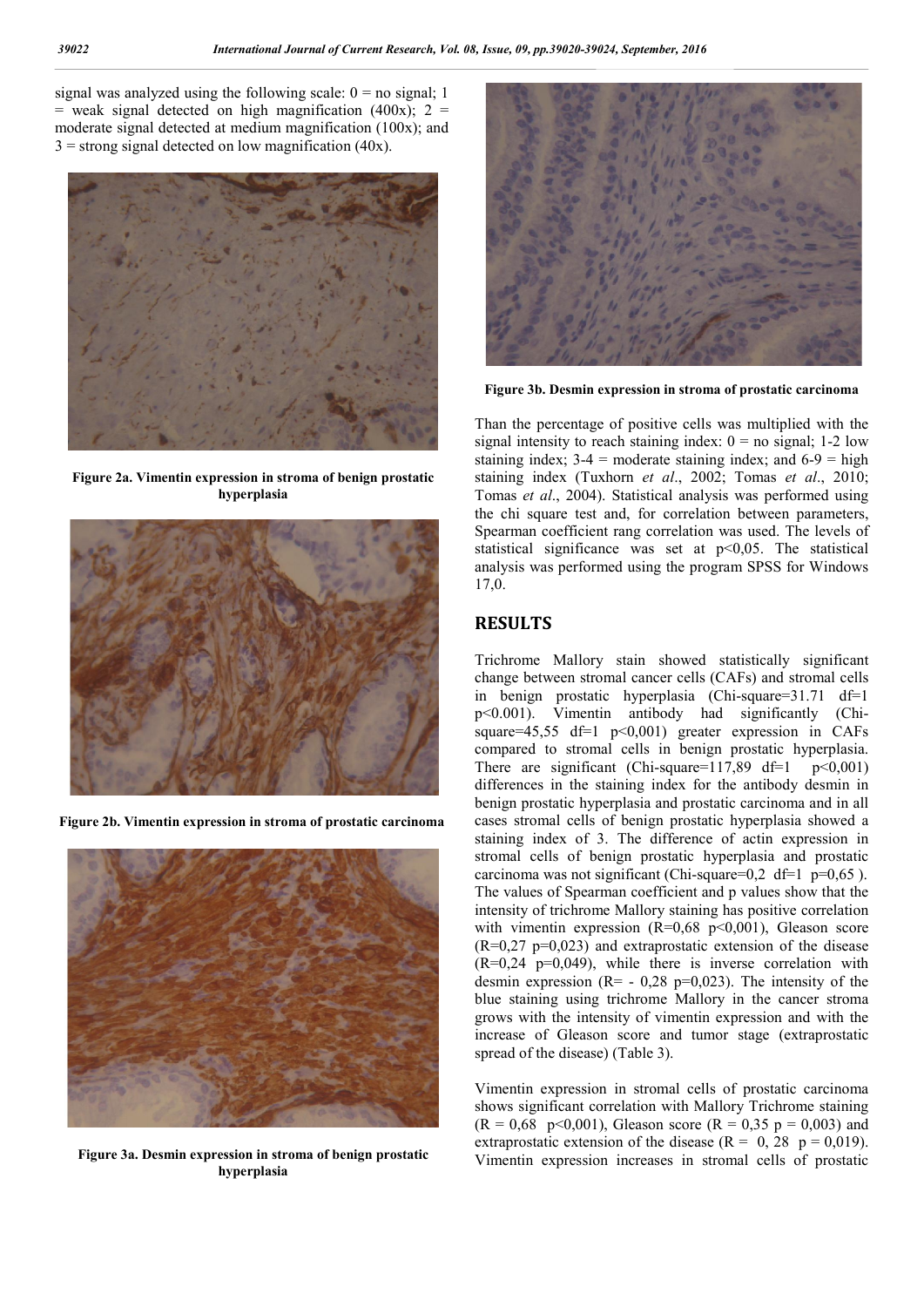cancer together with the increase of tumor grade and tumor stage (Table 4).

Table 3. Correlation of Trichrome staining index in prostatic carcinoma with other parameters

| Ca Trichrome co          | Spearman Rank R | p-value                    |
|--------------------------|-----------------|----------------------------|
| Ca Vimentin              | $R = 0.68$      | $t = 7{,}67$ p $< 0.001**$ |
| Ca Desmin                | $R = -0.28$     | $t = 2.39$ $p=0.02*$       |
| Ca Actin                 | $R = 0,068$     | $t = 0.56$ p=0.57 NS       |
| G score                  | $R = 0.27$      | $t = 2,32$ p=0,023*        |
| Extraprostatic extension | $R = 0.24$      | $t = 1.99$ p=0.049*        |
|                          |                 |                            |

 $*_{p \leq 0.05}$   $*_{p \leq 0.01}$  NS – not significant

Table 4. Correlation of Vimentin expression in prostatic carcinoma and other parameters

| Ca Vimentin co           | Spearman Rank R | p-value                  |
|--------------------------|-----------------|--------------------------|
| Trichrome                | $R = 0.68$      | $t = 7{,}67$ p < 0.001** |
| Ca Desmin                | $R = -0.15$     | $t = 1,28$ p=0,2 NS      |
| Ca Actin                 | $R = 0,002$     | $t = 0.016$ p=0.99 NS    |
| G score                  | $R = 0.35$      | $t = 3.03$ p=0.003**     |
| Extraprostatic extension | $R = 0.28$      | $t = 2.4$ p=0.019*       |

\*p<0,05 \*\*p<0,01 NS – not significant

Desmin expression showed significant inverse correlation with Mallory trichrome stain  $(R = -0.28 \text{ p}=0.02)$  and Gleason score  $(R = -0.25 \text{ p}=0.035)$ . The correlation of desmin expression with extraprostatic extension of the disease was not significant  $(R = -0.2 \text{ p=0.095})$  (Table 5).

Table 5. Correlation of Desmin expression in prostatic carcinoma with other parameters

| Ca Desmin co                 | Spearman Rank R | p-value                  |
|------------------------------|-----------------|--------------------------|
| Ca Trichrome                 | $R = -0.28$     | $t = 2,39$ $p = 0,02*$   |
| Ca Vimentin                  | $R = -0.15$     | $t = 1,28$ $p = 0,2$ NS  |
| Ca Actin                     | $R = 0, 13$     | $t = 1,11$ $p = 0,27$ NS |
| G score                      | $R = -0.25$     | $t = 2,14$ $p = 0,035*$  |
| екстрапростатична екстензија | $R = -0.2$      | $t = 1.7$ $p = 0.095$ NS |
|                              |                 |                          |

\*p<0,05 NS – not significant

Actin expression in stromal cells of prostatic cancer showed only significant correlation ( $R = -0.35$  p = 0,005) with tumor grade (Gleason score).

### DISSCUSSION

Genetic mutations are the basis of the process of carcinogenesis. Mutations are a direct cause of so called sporadic cancers that encompass around 95% of human malignant neoplasms. This theory of somatic mutations is established in the last four decades, but novel ideas question this theory (Hahn *et al*., 2002; Soto *et al*., 2004; Van Regenmortel *et al*., 2004; Fukino *et al*., 2004). In spite of aggressive attempts in the laboratories worldwide the theory of somatic mutations cannot be firmly substantiated. Growing evidence suggest a role of tissue interactions in carcinogenesis (Olumi *et al*., 1999; Barcellos-Hoff *et al*., 2000; Maffini *et al*., 2004). The role of oncogene / suprepressor gene concept, as the last incarnation of the somatic theory, is questioned many times (Olumi *et al*., 1999; Barcellos-Hoff *et al*., 2000). Tissue related concepts were introduced as corrections in the current theory of somatic mutations rather than discarding completely this somatic mutation theory (Weinstein 2002, Sonnenschein *et al*., 2000). As a complement to mutations, the final resolution of malignant neoplastic phenotype had to accommodate the role of stromal-epithelial interactions, and a new hybrid theory for carcinogenesis emerged, that incorporated elements of theory of somatic mutations and the role of stromal-epithelial interactions in the process of carcinogenesis (Bissell *et al*., 2001). This hybrid theory is the epigenetic theory of carcinogenesis that implies tissue based phenomena in modifications of epigenetic gene expression. Alternative theories to somatic mutation emerged that state carcinogenesis as a problem of normal histogenesis and tissue repair (Maffini *et al*., 2004). This new approach assumes that proliferation is the basic state of cells (Maffini *et al*., 2002). This view is diametrically opposite to the theory of somatic mutations, where quiescence is the basic state of cells in multicellular organisms. This alternative theory, that incorporates the tissues as a target of carcinogens, and proliferation as the basic state of cells, is called tissue organization field theory (Sonnenschein *et al*., 2005). In practice, stromal changes are currently thoroughly investigated in order to relate those changes with tumor grade and tumor stage. Authors design various methods of quantification of these stromal changes (Tuxhorn *et al*., 2002; Tomas *et al*., 2010; Tomas *et al*., 2004). These studies have shown that grading stromal changes can predict tumor aggressiveness and tumor recurrence. The value of the well established Gleason grading system, that analyses the morphology of the epithelial malignant cells, is unquestionable. However, assessment of stromal changes as well, could serve as a valuable complement to the Gleason grading system. When comparing patients with identical Gleason pattern, the intensity of vimentin expression could identify patients with higher risk of disease recurrence (Tomas *et al*., 2010). Also Mallory trichrome staining can be used in everyday practise in interpretation of difficult cases of prostatic carcinoma in needle core biopsies (Tomas *et al*., 2004).

Our study confirmed significant correlation of the intensity of trichrome Mallory staining with Gleason grade and tumor stage (extraprostatic extension of the disease). Also, there was a significant correlation of the expression of vimentin antibody with Gleason grade and extraprostatic extension of the disease. Desmin expression showed significant inverse correlation only with Gleason grade. Our study analyzed specimens from radical prostatectomies where the whole prostate was sampled for clinically localized prostatic carcinoma but a number of cases showed microscopic foci of extraprostatic extension of the disease. However these results can be utilized when reviewing needle core biopsies (Tomas *et al*., 2010; Ayala *et al*., 2003; Yanagisawa *et al*., 2007). This field of research is relatively new and additional studies like these are required in order to resolve several issues concerning the interpretation of the findings. Several methods of quantification of stromal changes have been proposed and a unifying concept has to emerge, concerning the questions of tumor heterogeneity, tumor volume, finding adequate fields of assessment of these changes and so on. Further studies are needed to assess the correlation of stromal changes with other clinical parameters like the level of prostate specific antigen (PSA) and tumor stage.